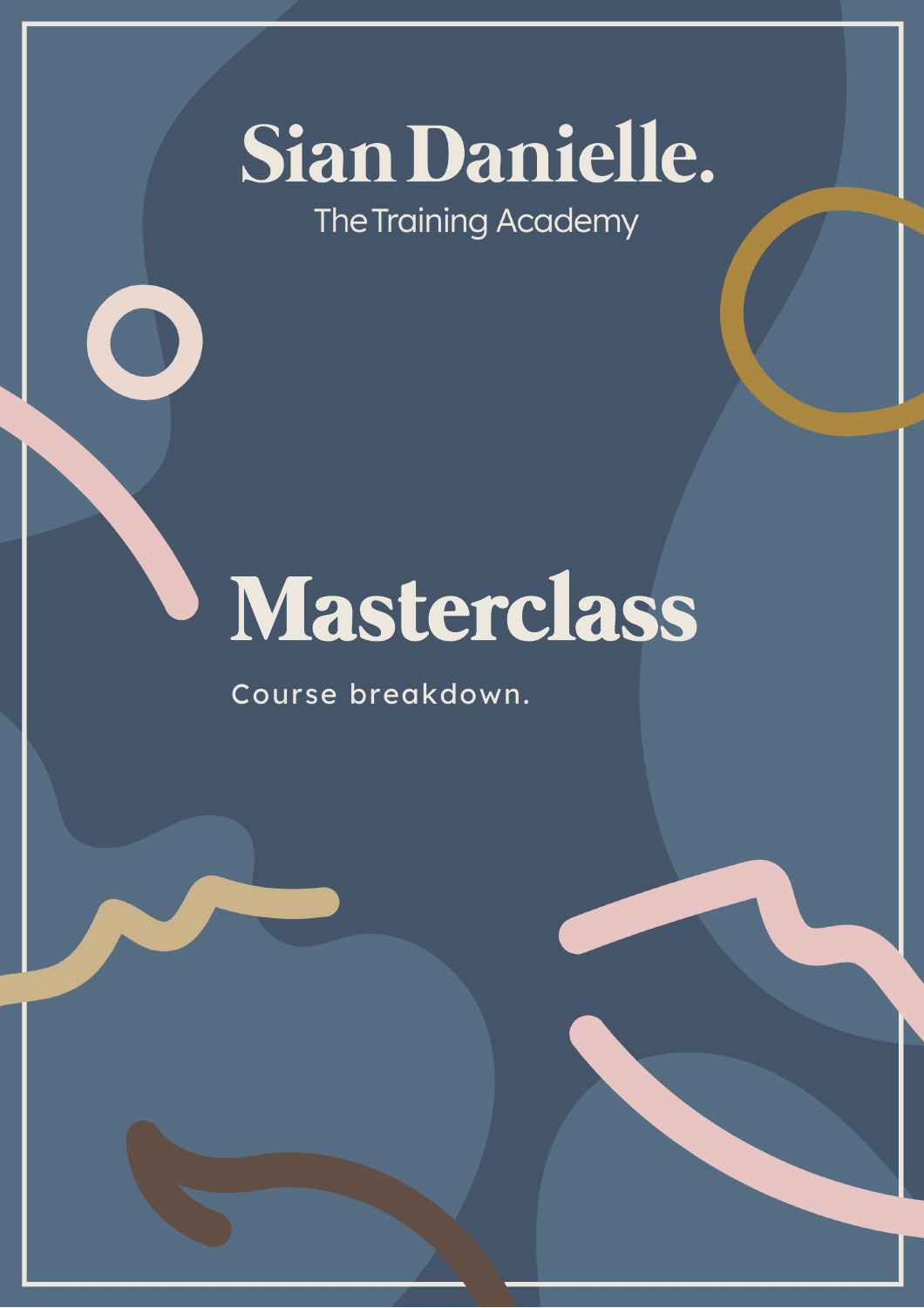SIAN DANIELLE

 $\overline{z}$ 

 $\bar{u}$  $\overline{a}$  $\overline{z}$  $\overline{a}$  $\cap$ 

### **Masterclasses**

A masterclass is for those who already qualified in machine method permanent make up. Therefore, will have already shown they have knowledge and skills to further advance.

A beginner's certificate and photographs or recent work must be submitted prior to booking.

Masterclasses are a minimum of 1-day hands on training with Sian Danielle who has over 7 years' experience specifically in the permanent make up industry.

Sian is a licensed and insured artist and trainer who prides herself on being passionate about her work and ensures plenty of time is dedicated to her students to achieve great results and obtain detailed knowledge specific to permanent make up.

Masterclasses are tailored to which areas you would like to focus on. You can only select one treatment per day to allow enough time to understand and absorb the new skill.

Masterclasses you can choose to specialise in are:

#### **Eyebrows**

There are a number of different styles of eyebrow treatments I specialise in; ombre, powdered, combination and hairstrokes.

Ombre is a soft, shaded look that keeps the fronts and tops of the eyebrows even softer. They gradually fade into the base of the eyebrow, which has more definition. This look blends with the client's natural hair (if they have any) and prevents there being any sharp outlined edges.

Powdered is a technique which results in a fuller 'make up' look, resembling a pencilled brow with bolder edging.

Combination is hairstrokes feathering through the front of the brow, blending into a shaded soft effect; natural, yet defined.

Hairstrokes mimic the look of a natural, individual hair, and when combined they create the effect of a defined eyebrow. They're great for those those with or without natural hair.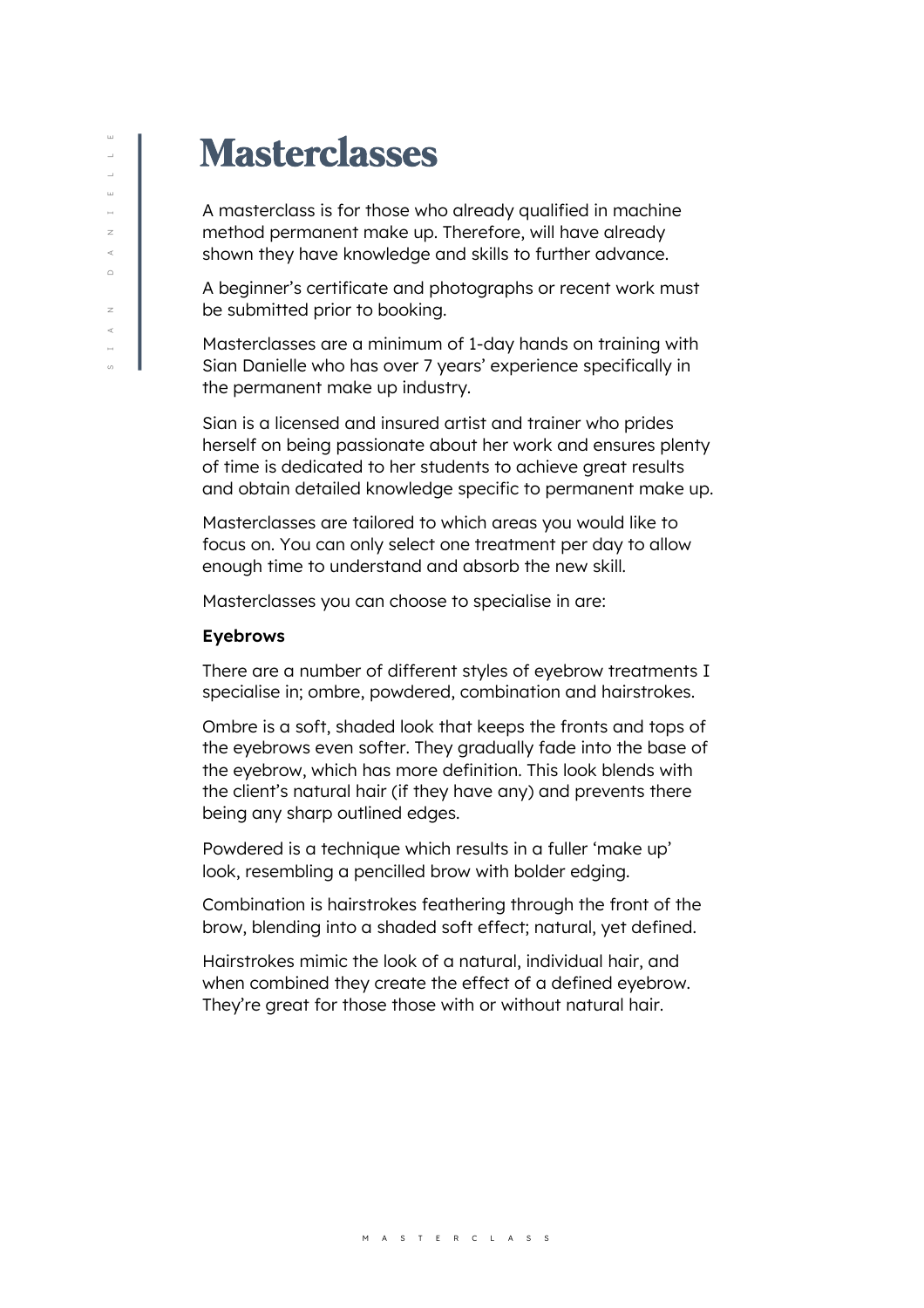### **Masterclasses**

#### **Lip Blush**

Lip Blush enhances the lips giving a healthy colour when healed and a more defined border. Some clients opt for a slightly more vibrant finish whilst over simply want the lip blush to enhance the natural colour of the lips.

### **Lash Line Eyeliner**

Lash line eyeliner helps accentuate the eyes and leaves clients with waterproof and smudge proof make up.

This style is the basis for all advanced eyeliner methods and is the most timeless treatment that suits the majority of clients.

This method will be adding colour to the base of the lashes and between them to make them appear darker and fuller.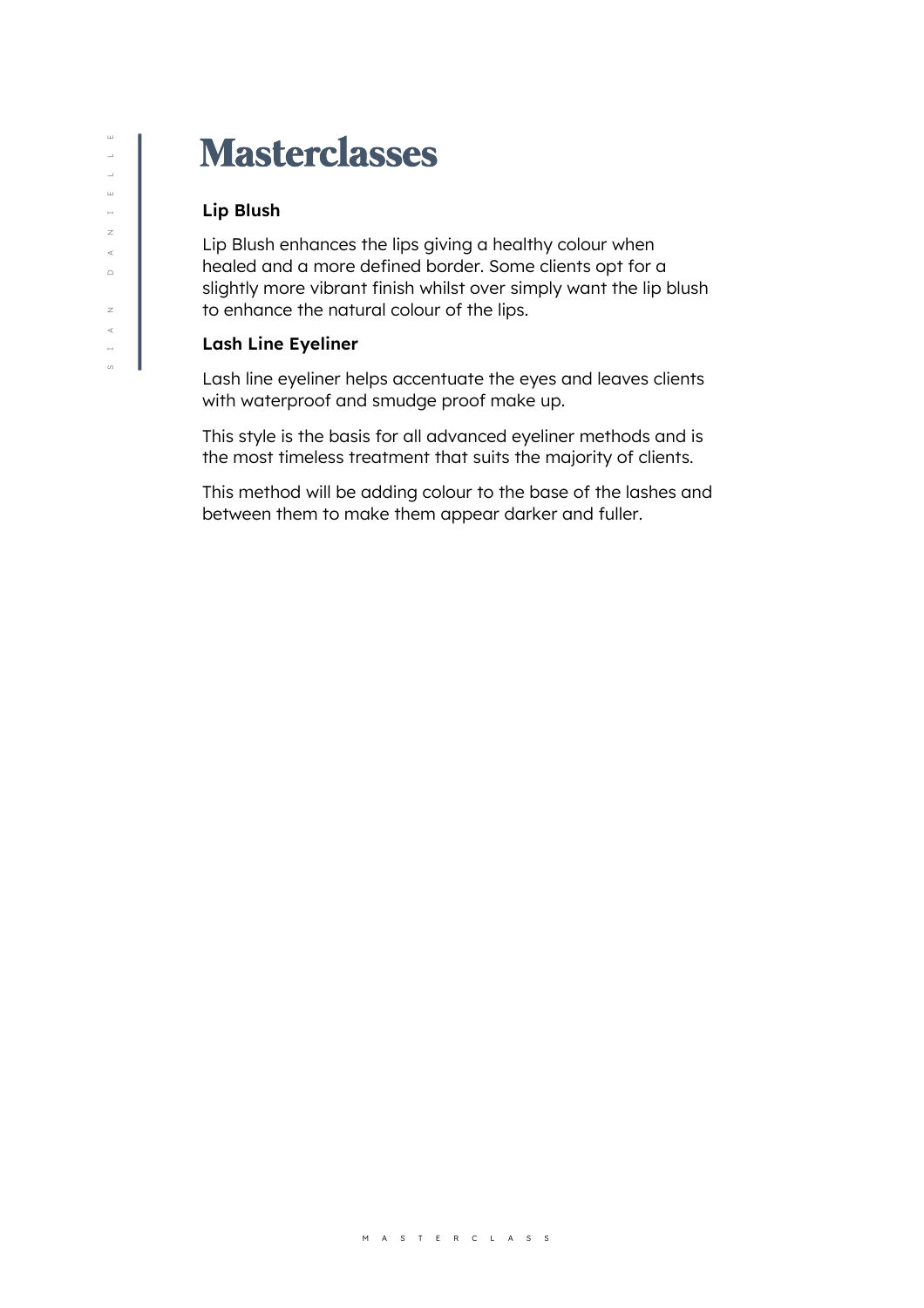### **Course structure**

### **Technical 1-2-1 Training**

This is the practical 1-2-1 training, working on technical skills. This includes observation time whilst shadowing the trainer and live models for the trainee. Close guidance throughout. Lunch, snacks and drinks will be provided.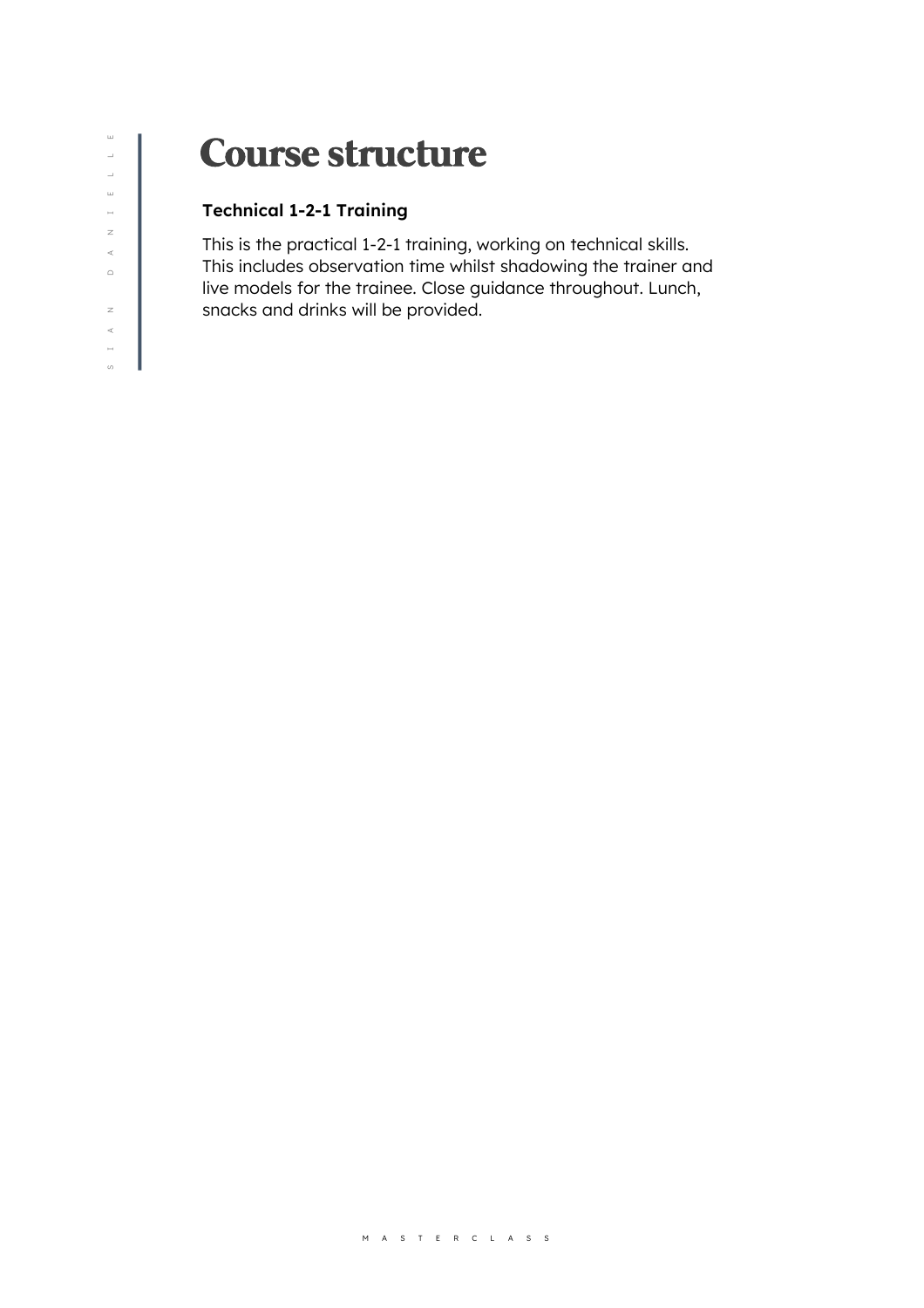### **Course breakdown**

### **DAY 1: Introductions, theory & practical**

#### **09:00 – 17:00**

- Introductions
- Theory
- Technical learning- needles, movement and speed
- Observing the trainer in a full treatment
- Live model under trainer's close supervision
- Summary
- Toasting to your competition

### **What you get**

#### **You'll get the following:**

- 1-2-1 Training
- Step by step guides
- Relaxed atmosphere
- Plenty of key knowledge
- Lifetime support
- ABT accredited Certificate of achievement

### **Course price**

#### **Price: £900 per day, per treatment**

#### **Deposit: £450**

Price includes VAT. The deposit is needed when booking a training course and is non-refundable. You can however transfer the training once with over 2 weeks' notice.

The full balance needs to be paid no later than 6 weeks before the technical 1-1 training dates, this could delay your Home Study manual to arrive.